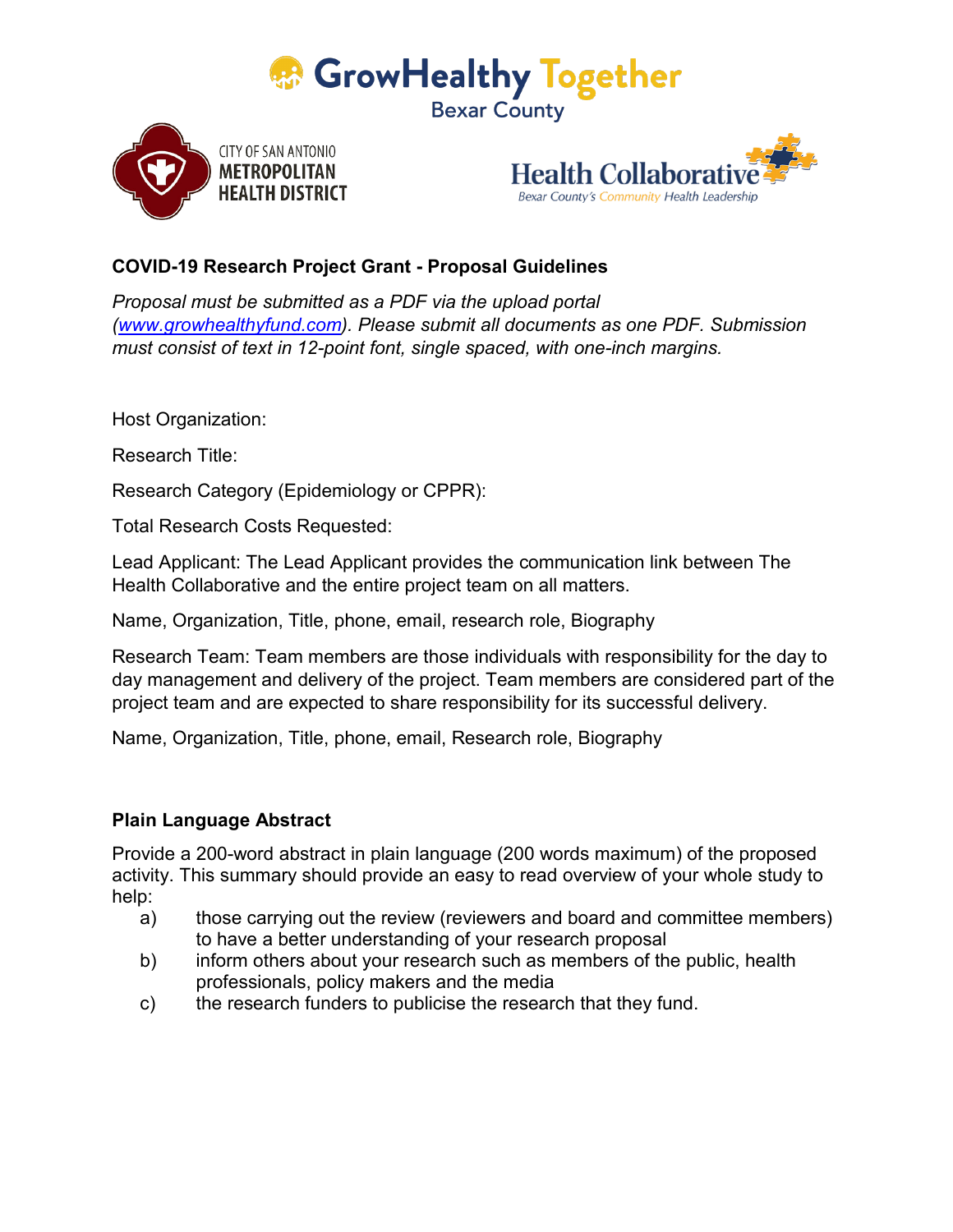





# **Proposal Narrative with Supporting Information**

The narrative with supporting information must include the following sections (3-page maximum):

- 1. A proposal summary that explains the motivation for and risks associated with the project, what research methods and instrumentation will be used, and how this project demonstrates inclusive, equitable, collaborative research. How does it address the aims of this research call? This section must articulate a clear set of objectives, and a compelling vision of what the project might achieve. Include evaluation plan to measure significant impact of research conducted.
- 2. How does collaboration play a role in this research project? List any collaborators involved who may provide specific expertise or resource on particular aspects of the project but who do not share in the responsibility for the delivery of the project.
	- 3. If funds will be used as seed money for further research, please provide a followon funding plan that explains how the research launched by the seed grant award will be continued. Include information on potential source(s) of funding and the level and timing of follow-on funding necessary to continue the research initiated by the seed grant.

## **Project Timeline**

#### **References**

Please provide a list of references used throughout your proposal. References do not count as part of the page limit.

#### **Any additional supporting documents** (Not to exceed two)